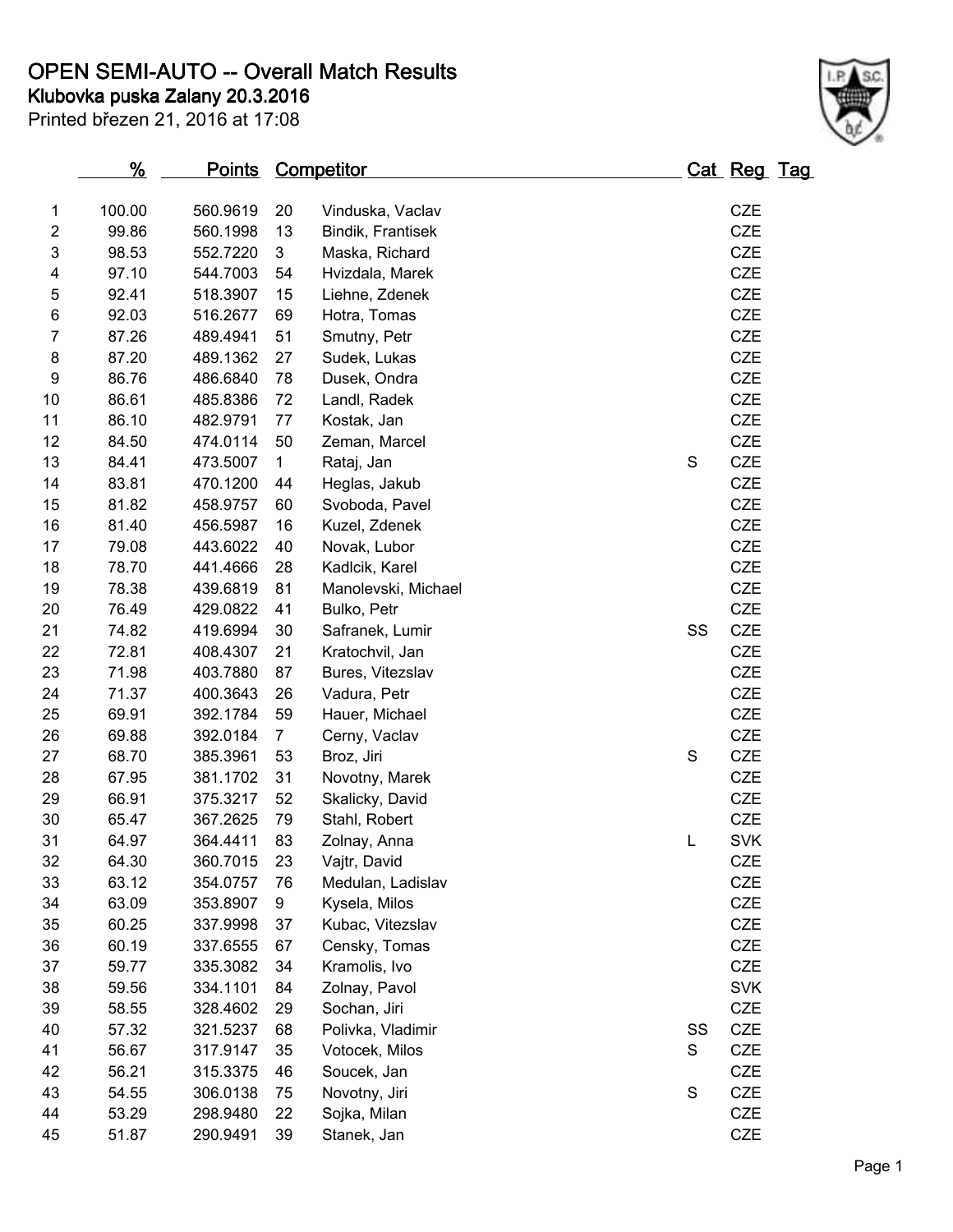**OPEN SEMI-AUTO -- Overall Match Results**

**Klubovka puska Zalany 20.3.2016**



| Printed březen 21, 2016 at 17:08 |  |  |  |  |
|----------------------------------|--|--|--|--|
|----------------------------------|--|--|--|--|

|    | %     | <b>Points</b> |    | Competitor         |    | Cat Reg Tag |
|----|-------|---------------|----|--------------------|----|-------------|
| 46 | 49.46 | 277.4342      | 65 | Kotek, Michal      |    | <b>CZE</b>  |
| 47 | 47.17 | 264.5833      | 11 | Spicka, Jan        |    | <b>CZE</b>  |
| 48 | 45.18 | 253.4226      | 2  | Prepletany, Jan    | SS | <b>CZE</b>  |
| 49 | 41.66 | 233.7166      | 66 | Simecek, Jiri      |    | CZE         |
| 50 | 38.57 | 216.3781      | 49 | Kraupner, Petr     | S  | <b>CZE</b>  |
| 51 | 36.54 | 204.9709      | 24 | Beranek, Jiri      |    | <b>CZE</b>  |
| 52 | 31.57 | 177.0888      | 10 | Puncochar, Jaromir | S  | <b>CZE</b>  |